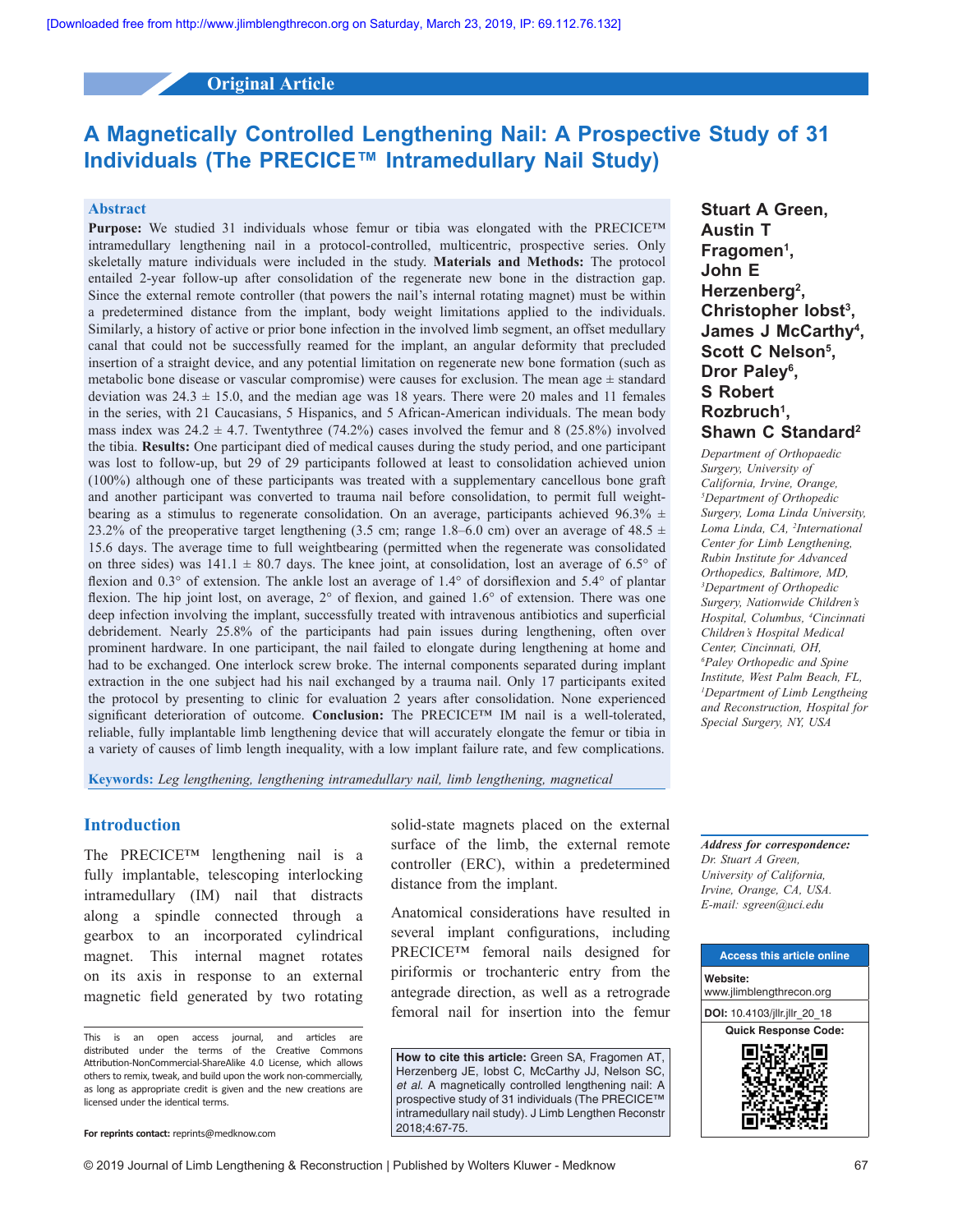through the intercondylar notch. The PRECICE™ nail for tibial use has a typical bend in the proximal part of the nail. Appropriate jigs for each configuration allow easy insertion of the proximal interlocking screws. The distal interlocking screws are inserted through the freehand method. At the time of the study, the nail was manufactured in three different diameters, namely 8.5 mm, 10.7 mm, and 12.5 mm.

The implant was originally approved by regulatory agencies around the world for lengthening of the femur and tibia (after transverse osteotomy) although additional indications have been gradually added and approved for the device, including compression osteosynthesis of long‑bone nonunions, bone transport for segmental defects, and humeral applications.

In 2014, shortly after the Food and Drug Administration clearance of the device in the United States, we commenced a multicenter, prospective, observational, protocol‑controlled series called the PRECICE™ Intramedullary Nail Study, with a minimum 2-year follow-up after full consolidation of the lengthened bone, to better understand the risks and benefits associated with this novel technology.

# **Materials and Methods**

Altogether, six sites were selected for the series, each obtaining Institutional Review Board (IRB) approval in accordance with the facilities' own standards.

Inclusion criteria included a leg length discrepancy involving either the femur or tibia of between 1.5 and 6.5 cm. Only skeletal mature individuals were included in the series. Their body weight had to be  $\leq 114$  kg if a 10.7 mm or 12.5 mm diameter nail was employed and ≤57 kg if the 8.5 mm diameter nail was used.

Each participant in the series had to have a patent IM canal without an offset, and the tibia or femur had to have a sufficient cortical thickness to be completely contained in the implant after reaming.

Each participant had to have sufficient cognitive awareness to comply with the protocols, procedures, and schedules since the lengthening is done at home with the ERC.

IRB‑approved informed consent was necessary to permit the use of personal health data in this study. When appropriate, personal data were deidentified utilizing participants' code numbers only.

Because of the nature of the implant, there were numerous exclusion criteria. A potential participant was excluded if they had an active infection or a previous history of a deep infection in the involved bone. Individuals with metal allergies or sensitivities to the components, principally titanium, of the implant were excluded.

Body mass was an important issue because an individual was excluded if the ERC could not be placed within 38 mm for the 8.5 mm PRECICE™ nail, 51 mm for the PRECICE™ 10.7 nail, or 76 mm for the PRECICE™ 12.5 nail. Because



**Figure 1: Patient questionnaire response outcomes**

there is a magnet within the nail and two magnets in the ERC, individuals with pacemakers or implanted cardiac defibrillators or other electronic implants that could conceivably be sensitive to magnetic fields were excluded. Similarly, any individual who might require an magnetic resonance imaging while the device is *in situ* was excluded.

Participants with a nonunion of the involved bone were excluded as were those who had an impassable or obstructed IM canal. Similarly, if there was a significant angular deformity of the involved bone that prevented device placement, or the participant could not bear weight on the contralateral limb, exclusion was mandatory. We also excluded participants who had a significant preexisting reduced range of motion of a joint adjacent to the lengthening bone.

Furthermore, we excluded individuals in whom the transverse osteotomy for lengthening could not be done at an appropriate level or any individual who had a deformity that required correction at the time the implant was inserted.

Likewise, individuals with a systemic bone disease were eliminated from consideration, as were pregnant or nursing women, as well as individuals with inadequate vascularity or any evidence of vascular disease or peripheral neuropathy. We excluded individuals with malignancies or tumors in the involved bones, participants who were drug abusers, or those that had open wounds or ulcers anywhere in the body that could compromise treatment and lead to a possible implant infection.

For each participant, we recorded the date of birth, gender, height, weight, and calculated body mass index (BMI) (weight in kilograms divided by height in meters squared). We recorded the race as well as the cause of the discrepancy and the current use of an ambulatory support [Table 1].

We also measured, for the limb to be treated, the range of knee flexion and extension, ankle dorsiflexion and plantar flexion, as well as hip flexion and extension.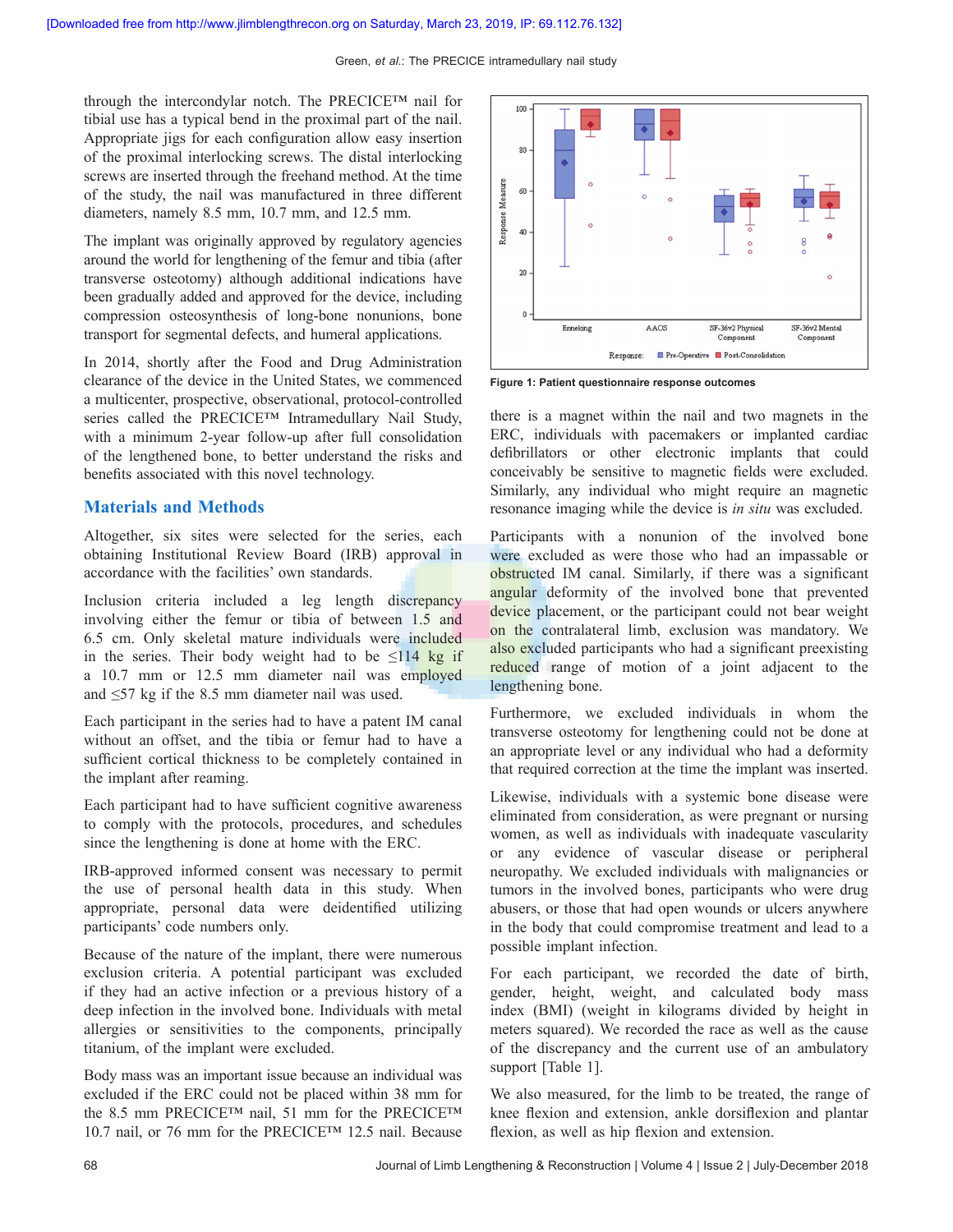Green, *et al*.: The PRECICE intramedullary nail study

The investigators obtained a complete medical history and review of systems. They also conducted a complete physical examination noting any abnormalities in the head and neck, eyes and ears, nose and throat, chest, lungs, heart, abdomen, extremities and joints, as well as lymph nodes, skin, and any neurologic deficit.

Utilizing standardized radiologic technique (with appropriate identification for image magnification), we obtained the limb length discrepancy of the involved bone compared to the contralateral limb and recorded the target amount for lengthening. We recorded the canal diameter as well as the starting length of each bone to be lengthened. We also measured the skin circumference of the bone to be treated at the midline of the bone because, as mentioned earlier, the ERC must be within a certain distance of the internal magnet to make it turn on its axis.

Utilizing the full-length X-ray views (anteroposterior [AP] projection), we placed the subject on an appropriately sized lift under the short leg, and then measured, for both the treated and contralateral limb, the length from the top of the film to the top of the femoral head, the distance from the top of the femoral head to the lowest point on the femoral condyles, from the tibial plateau to the tibial plafond, and computed the leg length discrepancy by subtracting the length of the short side from the length of the long side and adding the height of the lift.

From the full-length films obtained in both the AP and lateral projections, we made numerous angular measurements and recorded them for both sides. These included the femoral neck shaft angle, the mechanical lateral proximal femoral angle, the anatomic medial proximal femoral angle, the mechanical lateral distal femoral angle, the anatomic lateral distal femoral angle, the joint line convergence angle of the knee, the mechanical medial proximal tibial angle, the mechanical lateral distal tibial angle, and from the lateral projection, the anatomic posterior distal femoral angle, the anatomic posterior proximal tibial angle, and the anatomic anterior distal tibial angle. We also measured the mechanical axis deviation at the knee from its proper location to its actual location.

We administered the Enneking Functional Status evaluation preoperatively, 6 months after consolidation, 12 months after consolidation, and 24 months after consolidation. This metric assesses pain, functional activity, emotional status, use of ambulatory supports, walking capacity, and gait pattern. Likewise, we used the short form (SF) 36 questionnaire during the same time intervals and also administered the American Academy of Orthopedic Surgeons (AAOS) Lower Limb Outcomes Questionnaire, at the same time interval (preoperatively, 6 months, 12 months, and 24 months postconsolidation).

Regarding the surgical technique, we recorded the bone lengthened and the side, as well as the insertion direction, whether antegrade or retrograde. We noted the starting

| <b>Table 1: Subject characteristics</b>                              |                      |  |  |
|----------------------------------------------------------------------|----------------------|--|--|
| Baseline characteristic $(n=31)$<br>Mean $\pm SD$ , median/n $(\% )$ |                      |  |  |
| Age                                                                  | $24.3 \pm 15.0$ , 18 |  |  |
| <b>Sex</b>                                                           |                      |  |  |
| Male                                                                 | 20(64.5)             |  |  |
| Female                                                               | 11(35.5)             |  |  |
| Race                                                                 |                      |  |  |
| Caucasian                                                            | 21 (67.7)            |  |  |
| <b>Black</b>                                                         | 5(16.1)              |  |  |
| Hispanic                                                             | 5(16.1)              |  |  |
| BMI                                                                  | $24.2\pm4.7, 24.2$   |  |  |
| <b>Treated limb</b>                                                  |                      |  |  |
| Femur                                                                | 23(74.2)             |  |  |
| Tibia                                                                | 8(25.8)              |  |  |
| Limb discrepancy                                                     |                      |  |  |
| Traumatic                                                            | 12 (38.7)            |  |  |
| Congenital                                                           | 10(32.3)             |  |  |
| Developmental                                                        | 6(19.4)              |  |  |
| Current support                                                      |                      |  |  |
| Lift                                                                 | 18 (58.1)            |  |  |
| None                                                                 | 11(35.5)             |  |  |

Other limb discrepancy: Ollier's disease (1), unknown (2), Other support: Walker (1), cane (1). SD: Standard deviation, BMI: Body mass index

| <b>Table 2: Summary of lengthening</b>  |                     |  |  |
|-----------------------------------------|---------------------|--|--|
| <b>Parameter</b><br>Statistics $(n=31)$ |                     |  |  |
| Lengthening achieved (cm)               |                     |  |  |
| $\boldsymbol{n}$                        | 30                  |  |  |
| $Mean \pm SD$                           | $3.35 \pm 1.09$     |  |  |
| Median (minimum-maximum)                | $3.4(1.3-5.6)$      |  |  |
| 95% CI                                  | 2.94-3.76           |  |  |
| Total distraction amount (cm)           |                     |  |  |
| $\boldsymbol{n}$                        | 30                  |  |  |
| $Mean \pm SD$                           | $3.40\pm0.90$       |  |  |
| Median (minimum-maximum)                | $3.4(1.9-5.2)$      |  |  |
| 95% CI                                  | 3.06-3.73           |  |  |
| Percentage accuracy <sup>a</sup>        |                     |  |  |
| $\boldsymbol{n}$                        | 29                  |  |  |
| $Mean \pm SD$                           | $96.67 \pm 20.56$   |  |  |
| Median (minimum-maximum)                | $100.0(60.9-140.0)$ |  |  |
| 95% CI                                  | 88.85-104.49        |  |  |

a The percentage accuracy between lengthening achieved during treatment and the recorded amount of distraction of the implant. SD: Standard deviation, CI: Confidence interval

and ending time of each operation as well as the diameter of the first and last reamer used to prepare the medullary canal. We recorded the type of osteotomy, whether open or percutaneous, as well as the instruments used to perform that osteotomy (multiple drill holes, Gigli saw, osteotomy/ chisel, or oscillating saw). We also recorded the direction of the osteotomy, whether transverse or oblique, and the contour of the osteotomy site, whether it was smooth, spiked, or comminuted. We noted the displacement of the distal fragment with respect to the proximal fragment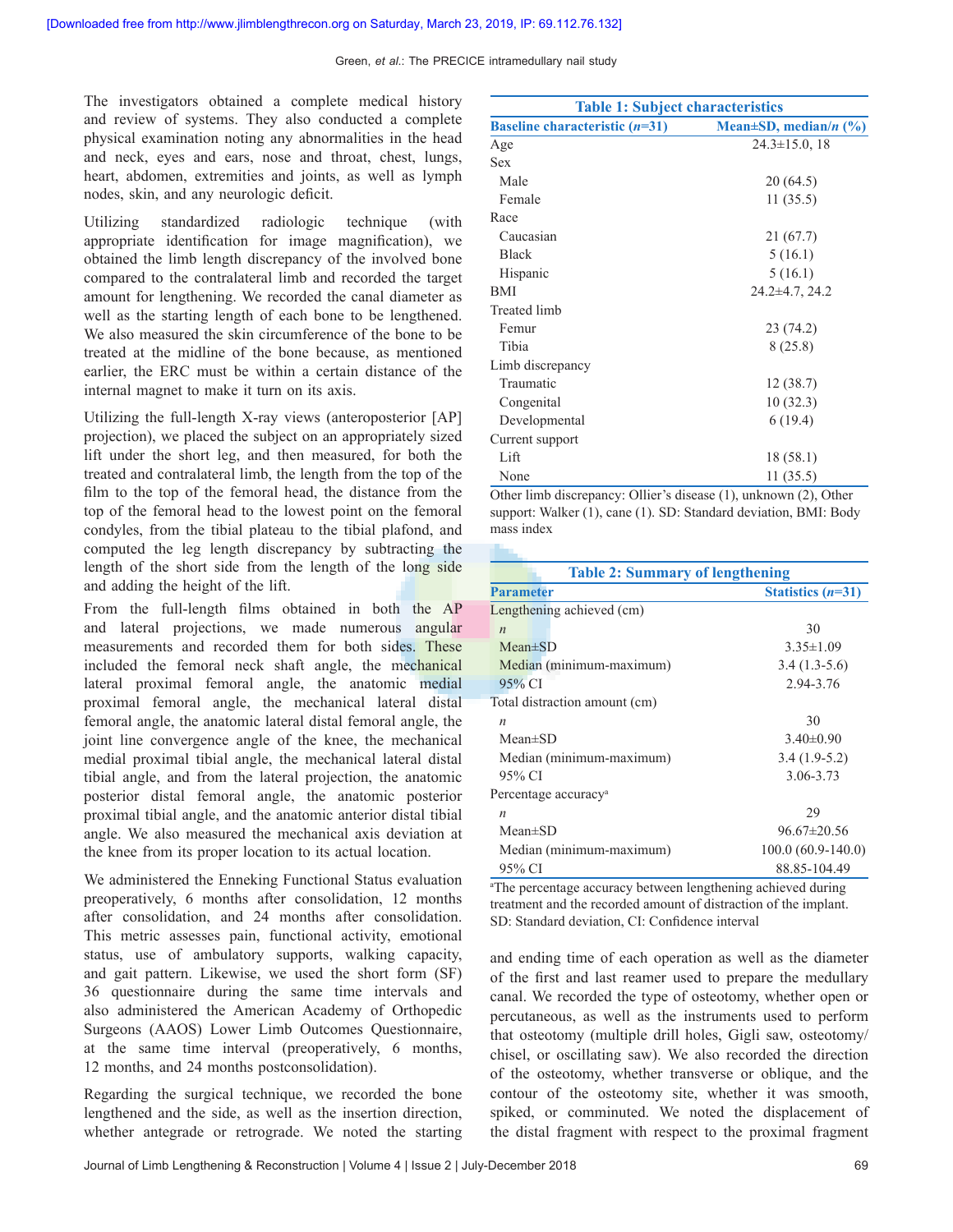as well as any angulation in multiple planes. We also recorded any axial rotation if it occurred or was needed for correction [Figure 1].

We recorded whether there was hardware from a preexisting surgery and whether it was removed or not. We noted any other operations performed at the same time as the implantation of the lengthening nail. We kept track of the specific PRECICE™ nail used, as well as the proximal and distal blocking screws.

Any adverse events or complications during the surgery were recorded. We noted the estimated blood loss and measured the distance from the nail insertion site to the level of the osteotomy in millimeters, based on measurements taken on immediate postoperative X-ray studies.

Postoperative visits were generally conducted weekly while the bone was being lengthened, and then approximately monthly thereafter until consolidation, judged by full corticalization on three sides, as seen on two orthogonal X‑ray views.

For each visit, we recorded the participant's ambulatory capacity and the use of any ambulatory aids in this regard. We noted whether full weight-bearing was permitted and tolerated. We measure the range of motion on the

| <b>Table 3: Performance of implant</b> |                         |               |  |
|----------------------------------------|-------------------------|---------------|--|
| <b>Performance outcome</b>             | Mean±SD,                | 95% CI        |  |
|                                        | median/ $n$ (%)         |               |  |
| Lengthening                            |                         |               |  |
| Percentage of preoperative target      | $96.3 \pm 23.2$ , 94.9  | 87.7-105.0    |  |
| Percentage of total distraction        | $96.7 \pm 20.6$ , 100.0 | 88.9-104.5    |  |
| Time to complete (days)                | $48.5 \pm 15.6$ , 50    | $42.7 - 54.3$ |  |
| Bone union*                            |                         |               |  |
| Achieved                               | 29/29 (100.0)           | 88.1-100.0    |  |
| Achieved without intervention          | 27/29(93.1)             | 77.2-99.2     |  |
| Time to complete (days)                | $142.0 \pm 70.5$ , 115  | 115.2-168.9   |  |
| Time to full weight-bearing            | $141.1\pm80.7$ , 116    | 110.9-171.2   |  |
|                                        |                         |               |  |

\*Bone union: lost to follow‑up (1) and death (1) before consolidation not included in calculations. SD: Standard deviation, CI: Confidence interval

treated limb including knee flexion and extension, ankle dorsiflexion and plantar flexion, and hip flexion and extension.

We made radiographic evaluations of the regenerate in the widening distraction gap, recording whether there were cortex deficiencies in the anterior, posterior, medial, or lateral projections and also noted the quality of the regenerate, if it was assessable.

We noted any adverse events or complications that occurred since the last follow‑up visit, and if any existed, we recorded the event on a case report form (CRF) form. Likewise, we noted any change in the participant's medication requirements.

During the distraction phase (i.e. while the implant was lengthening), we recorded the skin circumference at the middle of the treated bone and noted both the targeted and actual distraction achieved since the last visit. We also measured the actual total distraction since implant insertion. Finally, we noted the target distraction rate in millimeters per day until the next scheduled visit.

The key question during the consolidation phase visits was whether or not consolidation had occurred based on radiographic verification of consolidation of the regenerate on three sides.

Once consolidation was achieved, the intervals between the visits were naturally lengthened. Typically, there was to have been a 6-month, 12-month, 18-month, and 24-month postconsolidation visit. We also recorded any unscheduled visits.

Once again, as with other visits, we recorded the type of ambulatory support, the nature of weight‑bearing, and the range of motion of the hip, knee, and ankle in the sagittal plane. We recorded the maturation of the regenerate as evident on X-ray studies.

At the end of treatment, with a minimum of 2 years of follow-up, we once again took full-length films (with a shoe lift if necessary to level the pelvis) and made

| <b>Table 4: Range of motion</b>       |                              |                              |                                    |
|---------------------------------------|------------------------------|------------------------------|------------------------------------|
| <b>Range of motion</b>                |                              | Mean $\pm SD$ , median $(n)$ |                                    |
| <b>Parameter change from baseline</b> | All individuals <sup>a</sup> |                              | Completed individuals <sup>b</sup> |
|                                       | <b>At consolidation</b>      | <b>At consolidation</b>      | At 24 months                       |
| Knee                                  |                              |                              |                                    |
| Flexion                               | $-6.5\pm16.5, -5(27)$        | $-4.1 \pm 14.8, -5(11)$      | $-10.9\pm30.9, -5(11)$             |
| Extension                             | $-0.3\pm4.8$ , 0 (26)        | $0.0\pm3.2$ , 0 (11)         | $0.7\pm3.3$ , 0 (11)               |
| Ankle                                 |                              |                              |                                    |
| Dorsiflexion                          | $-1.4\pm11.4$ , $-2(26)$     | $-1.3\pm10$ , 0(9)           | $2.6\pm8.9, 0(9)$                  |
| Plantar flexion                       | $-5.4\pm19.1, 0(26)$         | $-2.0 \pm 17.0, 0(10)$       | $-3.0 \pm 17.0$ , 3 (10)           |
| Hip                                   |                              |                              |                                    |
| Flexion                               | $-2.0\pm 29.7, 0(24)$        | $-4.1 \pm 19.3$ , 0(9)       | $0.6 \pm 15.5, 0(9)$               |
| Extension                             | $1.6\pm30.6$ , 0 (25)        | $5.3 \pm 20.9, 0(9)$         | $3.7\pm7.4$ , 0(9)                 |

<sup>a</sup>Based on available data for all individuals, <sup>b</sup>Based on data for individuals with results at baseline, consolidation, and 24 months. SD: Standard deviation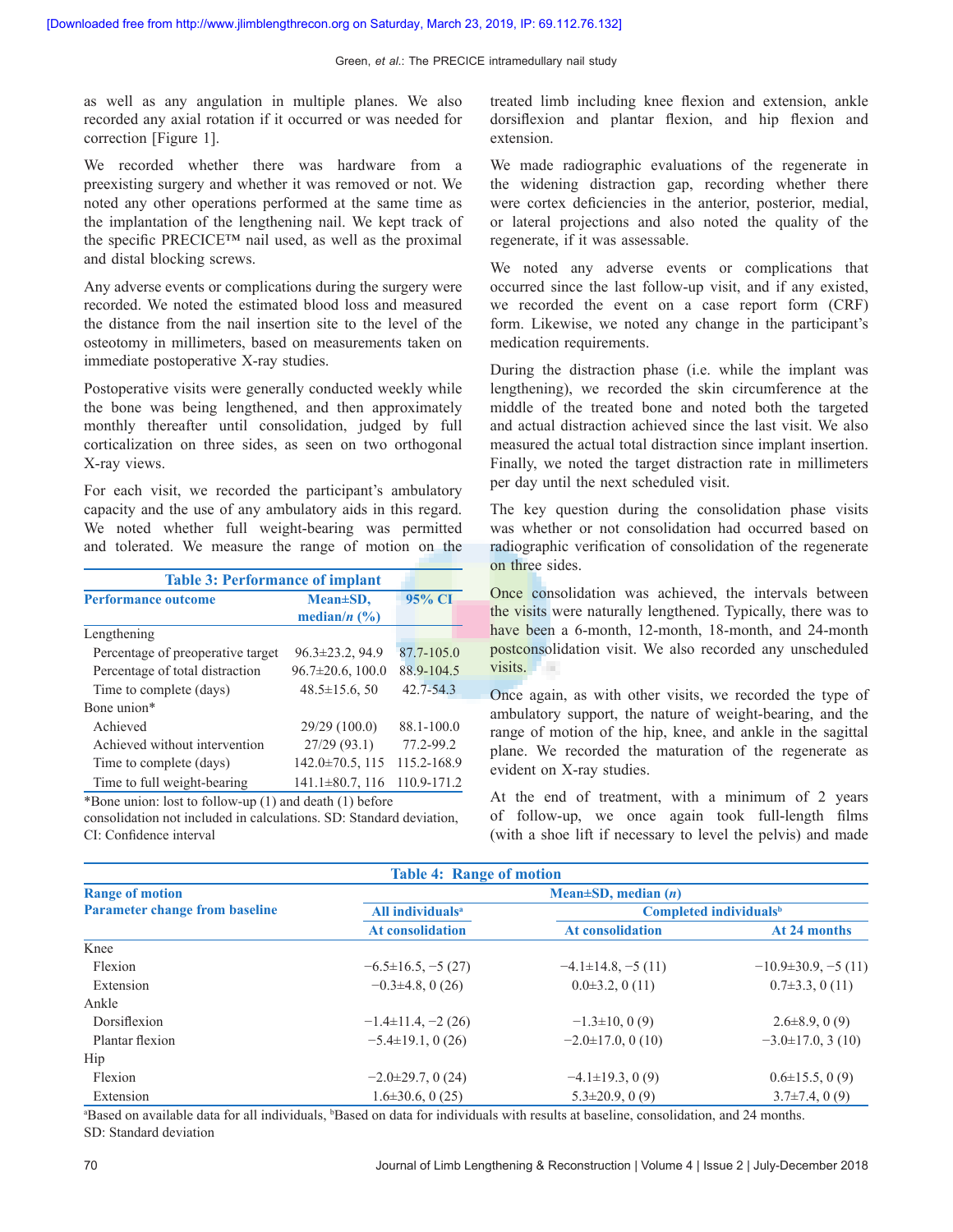Green, *et al*.: The PRECICE intramedullary nail study

| <b>Table 5: Patient reported outcomes</b> |                         |                |  |  |
|-------------------------------------------|-------------------------|----------------|--|--|
| <b>Patient-reported outcome</b>           | Mean±SD,                | 95% CI         |  |  |
| change from baseline                      | median/ $n$ (%)         |                |  |  |
| Enneking functional status                | $18.3 \pm 19.9$ , 13    | $10.0 - 26.5$  |  |  |
| SF-36v2 health survey: Physical           | $2.92 \pm 7.11$ , 1.8   | $-0.08 - 5.92$ |  |  |
| SF-36v2 health survey: Mental             | $-2.70 \pm 10.43, -0.6$ | $-7.10 - 1.71$ |  |  |
| AAOS lower limb outcomes                  | $-2.1 \pm 13.4$ , 0     | $-7.9 - 3.7$   |  |  |

SD: Standard deviation, CI: Confidence interval, AAOS: American academy of orthopaedic surgeons, SF: Short form.

| <b>Table 6: Adverse events</b>                                   |                            |                                  |  |  |
|------------------------------------------------------------------|----------------------------|----------------------------------|--|--|
| Adverse events $(n=31)$                                          | <b>Number</b><br>of events | Number of<br>individuals $(\% )$ |  |  |
| Any adverse event                                                | 34                         | 16(51.6)                         |  |  |
| Pain                                                             | 10                         | 8(25.8)                          |  |  |
| Medical issue                                                    | 7                          | 3(9.7)                           |  |  |
| Tardy bone union                                                 | 4                          | 2(6.5)                           |  |  |
| Trauma                                                           | 4                          | 2(6.5)                           |  |  |
| Alignment issue                                                  | $\mathfrak{D}_{1}^{(1)}$   | 2(6.5)                           |  |  |
| Hardware issue                                                   | $\overline{2}$             | 2(6.5)                           |  |  |
| Infection (superficial)                                          | 2                          | 2(6.5)                           |  |  |
| Contracture                                                      | $\overline{2}$             | 1(3.2)                           |  |  |
| Infection (deep)                                                 | 1                          | 1(3.2)                           |  |  |
| Possibly or probably related to<br>study device and/or procedure | 16                         | 12 (38.7)                        |  |  |
| Serious                                                          | 11                         | 5(16.1)                          |  |  |

the same measurements as we did preoperatively, described above. Likewise, as mentioned above, we administered the patient-reported outcome (PRO) studies at the appropriate intervals.

Study data were collected on CRF and entered into Excel worksheets. All study data were imported into SAS datasets and analyzed using SAS Version 9.4 software (SAS Institute, Cary, NC, USA). All statistical analyses were independently quality checked. Continuous measurements and endpoints were reported using the mean, standard deviation (SD), median, and range. Categorical measurements and endpoints were reported as the number and percent of participants with each characteristic. Summaries of the study outcome endpoints also included 95% confidence intervals (CIs).

# **Results**

#### **Subject demographics**

A total of 31 individuals were initially enrolled in the study. There were 20 males  $(65\%)$  and the 11 females  $(35\%)$ , with an average age of 24, ranging from 13 to 69 years old. Nearly 68% of the participants were Caucasians and 16% were Black and Hispanics, respectively. The mean BMI was  $24.2 \text{ kg/m}^2$ , with a range of  $16.2-34.3$ .

Twenty-three (742%) femora were treated and eight (25.8%) tibia were involved in the study. The cause of the discrepancy was a traumatic injury in 12 (39%) participants, congenital discrepancy in 10 (32%) participants, developmental cause in 6 (19%) participants, and Ollier's disease in 1 (3%) participant. The cause of discrepancy was unknown for one participant and was not recorded for one participant.

Before surgery, for ambulation, 18 (58%) participants used a shoe lift and 11 (36%) participants used no means of limb equalization. One (3%) participant used the walker and one (3%) participant used a cane.

Only 17 of the 31 (55%) participants completed the study. Ten (32%) participants failed to show up for their final (2‑year postconsolidation) visit but were fully consolidated when last evaluated. Two (6%) participants withdrew before final evaluation but were fully consolidated at the last visit. Moreover, one (3%) participant was lost to follow‑up shortly after completing lengthening. There was one death, which occurred prior to consolidation.

## **Lengthening**

The target amount of limb lengthening planned averaged 3.5 cm, with a range of 1.8–6.0 cm. The lengthening actually achieved averaged 3.35 cm, range 2.94–3.76 cm.

Of the thirty participants with lengthening measurements, when comparing the achieved length to the preoperative targeted length, the results revealed that the final obtained length averaged 96.3% of the targeted length (95% CI 87.7%–105.0%), meaning that, on an average, the resulting elongation of a limb was short of the planned elongation of that limb by 3.7%. The range overall was 46.7%–157.1%.

The lengthening accuracy was a mean of 96.67%, range 60.9%–140.0%, and 95% CI 88.85%–104.49%.

For the thirty participants with lengthening measurements, the time to complete the lengthening part of the procedure from the date of surgery averaged 48.5 days, with a range of 25–80 days. The target lengthening was similar for each bone (femur: mean 3.55 cm and tibia: mean 3.56 cm), but lengthening achieved was greater for tibia (3.76 cm) versus femur (3.23 cm) [Table 2].

#### **Implant precision**

The implant's performance proved quite precise, matching its name, as noted in the chart above. On an average, the limb's lengthening was within 96.67% of the implant's recorded elongation (SD 20.56%) while the median accuracy was 100.0% (max/min: 60.9/140.0).

The femur was lengthened for fewer days (mean  $=$  46.4 days and SD 16.3 days) than was the tibia (mean  $=$  54.3 days and SD 12.4 days) [Table 3].

#### **Time to full weight‑bearing**

For statistical purposes, we calculated the length of time in days between surgical implantation procedure and the 1<sup>st</sup> day that full weight-bearing was recorded during a clinic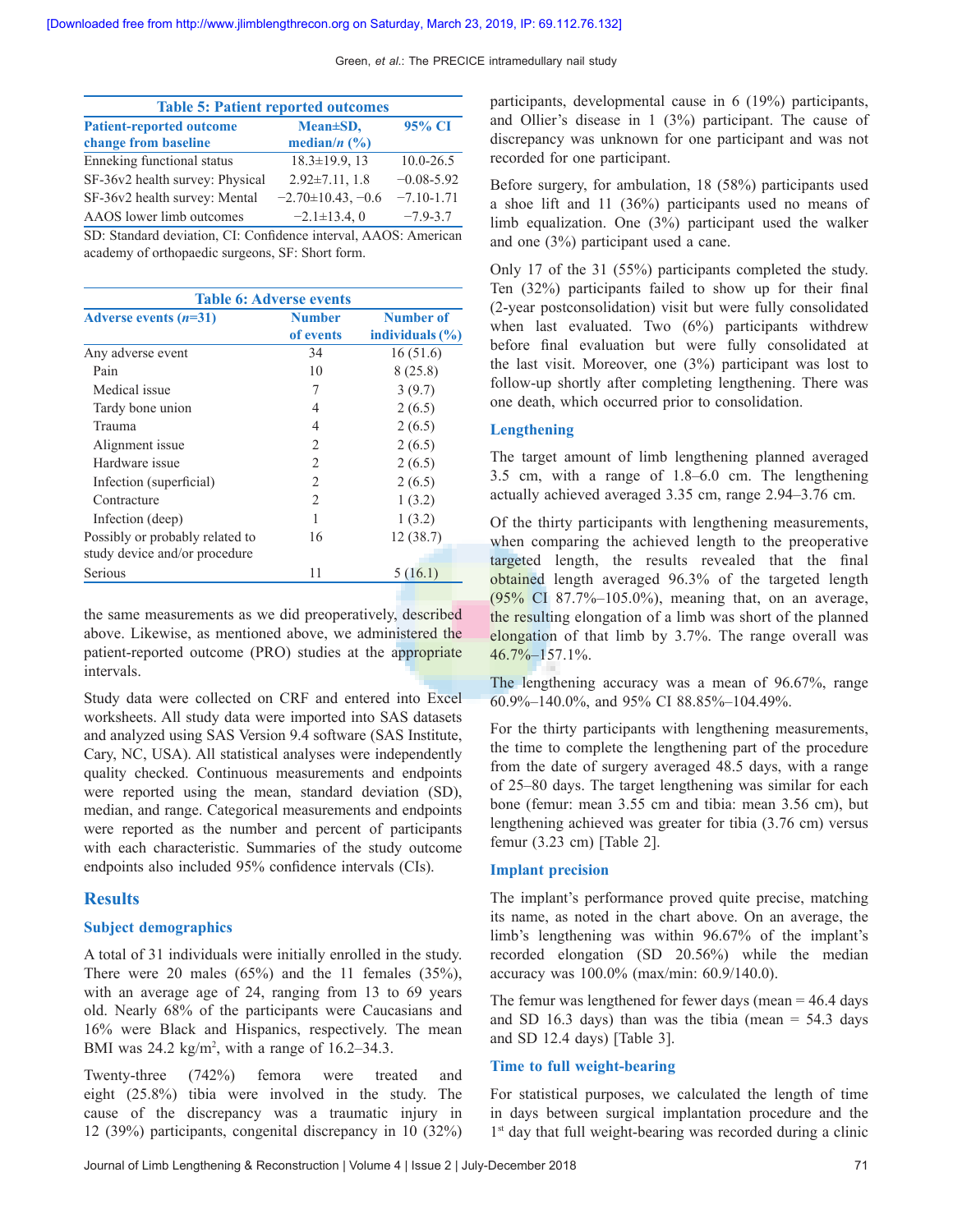visit. The mean for thirty participants followed to full weight-bearing was 141.1 days (SD  $\pm$  80.7), with a median of 116 days (min/max 32/360; 95% CI 110.9, 171.2).

#### **Bone union**

Of the 31 participants, 29/29 participants achieved bone union. One participant was lost to follow-up before consolidation and 1 died prior to consolidation. 27/29 participants achieved bone union without intervention. Two participants required additional intervention, of which 1 had bone graft and 1 had trauma nail.

The participant who had a bone graft demonstrated tardy consolidation of the regenerate and received an autogenous cancellous iliac crest bone graft, which resulted in consolidation of the lengthened zone. The other participant with a tardy bone union was subjected to an exchange nailing with a trauma nail to permit increased weight-bearing. This resulted in consolidation of the regenerate without the need for additional grafting. The one participant that died during the final months in the study had already consolidated his regenerate new bone in the distraction gap.

We defined bone union (consolidation) as the date when X‑ray studies first revealed full corticalization of the newly formed regenerate bone on three sides. The healing index, defined as the time from surgical implantation to bone union (days)/the total length achieved since surgery (cm), was 44.5 with a SD of 22.8.

It took an average of 142 days (median 115, range 42–360) from surgery to consolidation for all participants who completed the study at least to consolidation. This time interval was slightly shorter for the femur (mean 141 days, median =  $105$  days) than the tibia (mean =  $144$  days, median 142 days).

#### **Range of motion**

Comparing range of motion from preoperative baseline to the point of consolidation of the lengthened regenerate zone, the knee joint lost an average of 6.5° of flexion and 0.3° of extension. The ankle lost an average of 1.4° of dorsiflexion and 5.4° of plantar flexion. The hip joint lost, on average, 2° of flexion, and gained 1.6° of extension.

At 24‑month follow‑up evaluation, it appears that the average range of knee flexion deteriorated an additional 4° from the results obtained at consolidation. Other ranges of motion changed lesser amounts, with some improving 1° or 2°. However, since fewer participants were available for the final 24‑month postconsolidation evaluation, it appears that the participants with substantial residual loss of motion were more likely to return for final examination, skewing the results, whereas those participants who had a near normal range of motion at consolidation evaluation apparently did not feel a need to return for re‑examination 2 years later and were thus lost to follow‑up. This is

reflected in the observation that while the mean range of knee motion deteriorated, the median range of knee motion did not deteriorate after consolidation, nor did the median range of motion for any other joint [Table 4].

#### **Subject‑reported outcome studies**

The SF-36 v2 Health Survey, AAOS Lower Limb Outcomes Questionnaire, and Enneking Functional Status Assessment were administered preoperatively and at postconsolidation visits. The latest available assessment at or after consolidation was used in comparisons with the preoperative assessment. The results of SF‑36 and AAOS Lower Limb Outcomes Questionnaire demonstrated virtually no change from preoperative to final postoperative scores. The postoperative Enneking Functional Status Assessment improved 18% over the preoperative assessment (95% CI 10.0% to 26.5%) [Table 5].

#### **Adverse events**

#### *Summary of adverse events*

Adverse events were grouped into similar reporting categories. Over the course of the study, 34 events occurred in 16 participants (52%). The most common event reported was pain (26%). Of these events, 16 were judged to be possibly or probably related to the study device and/or procedure. Five participants (16%) experienced a total of 11 serious adverse events, most of which were judged not related to the study device and/or procedure.

Two events were classified as hardware issues. One nail failed to elongate while the participant was lengthening the device at home. It was necessary to remove this nail and replace it with one that functioned properly. One interlocking screw broke. It passed through a proximal hole in the nail and was used as a syndesmotic screw between the upper tibia and the head of the fibula. The screw broke at the time of lengthening nail removal. The broken fragment could not be retrieved without great difficulty and was thus left *in situ* between the upper tibia and fibula head.

The internal components of the PRECICE™ lengthening nail separated during removal in the implant for exchange nailing in the participant noted above required a trauma nail to increase weight-bearing activity. The components had to be fished out of the IM canal with a Pituitary Rongeur.

There was only one serious medical issue in this series: a participant developed a ruptured colonic diverticulum  1 month after completing lengthening, during the consolidation phase, his femur having been lengthened 1.5 cm. An exploratory laparotomy was followed by a *Clostridium difficile* bowel infection, bilateral pleural effusions, and a fatal outcome. The death was deemed unrelated to the lengthening procedure.

One participant, a femoral lengthening, developed a deep *Staph aureus* infection involving the implant, at the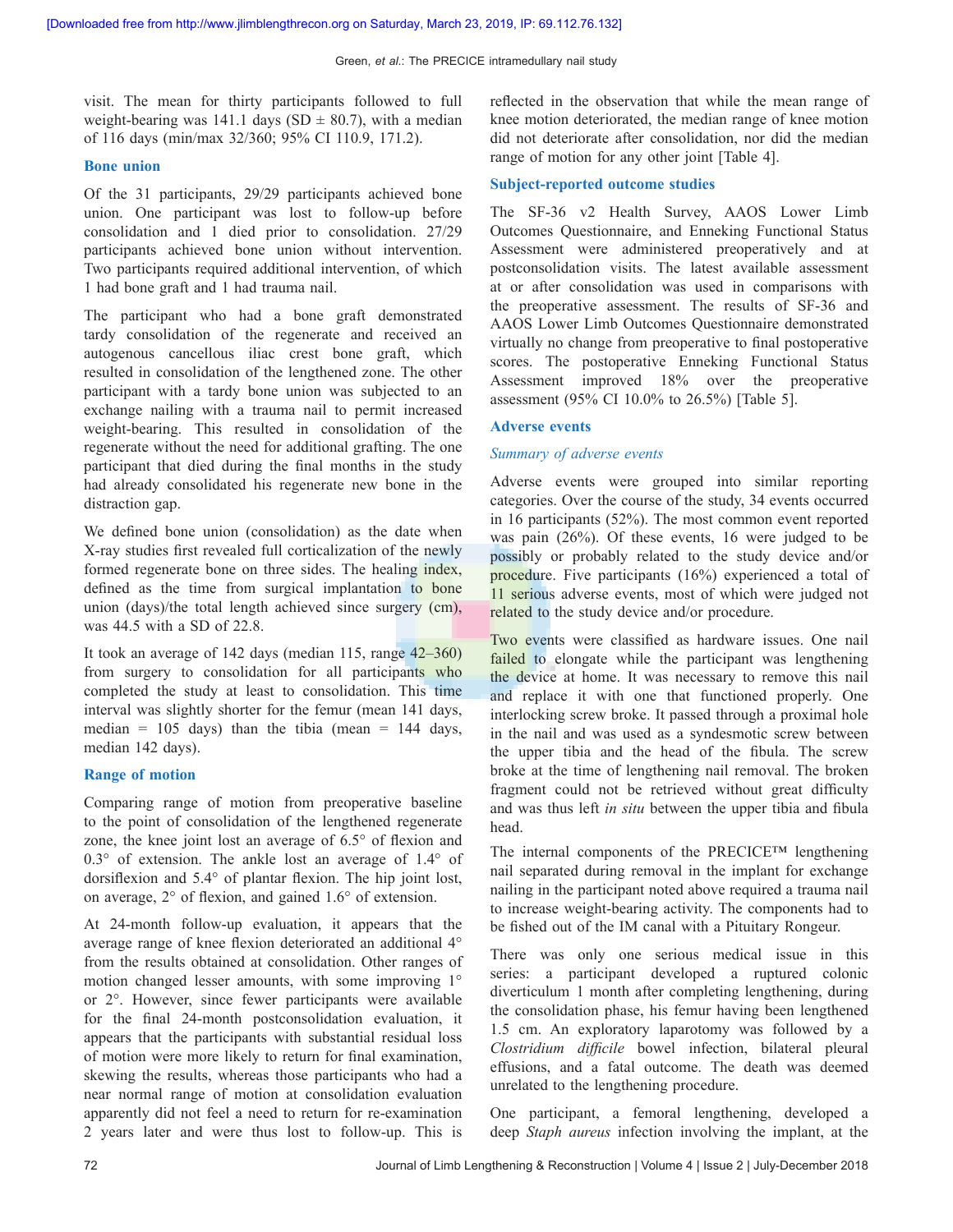osteotomy site. It was successfully treated with debridement and IV antibiotics.

One participant developed a superficial infection at the site of implant removal, treated successfully with 2 weeks of oral antibiotics. Another participant developed a superficial skin infection at the site of removal of a syndesmotic screw above the ankle; it resolved after 10 days on oral antibiotics.

Eight participants (25.8%) had pain issues during limb lengthening. In some cases, this could be traced to hardware. For example, there was one participant who had a trochanteric bursitis relieved by removal of the implant. Another participant, whose regenerate had fully ossified, experienced pain after running one mile; the symptoms were relieved by removal of the implant.

One participant had pain over a distal of locking screw on the medial aspect of the knee. The symptoms disappeared after removal of that screw.

One participant developed hypoesthesia in the saphenous nerve distribution following a femoral lengthening through the retrograde approach. It was still present at the final follow‑up.

One participant, at the final follow-up, reported an injury while playing a basketball several days earlier. He was found to have sustained an anterior cruciate ligament (ACL) injury, likely requiring surgery. It is not known whether the lengthening procedure contributed it to this problem. (The footprint of the ACL on the tibia abuts, and may overlap slightly, the entry point of a tibial nail) [Table 6].

#### **Status at the end of study**

Seventeen participants completed the protocol and exited the study at the appropriate time, with at least 2‑year follow‑up after consolidation. Two participants withdrew before final evaluation but were fully consolidated at the last visit. One participant was lost to follow‑up prior to consolidation, and one participant was lost to follow‑up after consolidation. There was one death. No participant withdrew from the study because of an adverse event, and no participant was terminated by an investigator.

# **Discussion**

For more than half a millennium, medical practitioners have tried to overcome limb length inequality, especially after a traumatic injury. At the beginning of the  $20<sup>th</sup>$  century, surgeons began to combine rudimentary external skeletal fixators with step‑cut osteotomies to lengthen bones of the lower extremities, with varying rates of success.<sup>[1-3]</sup>

A major step forward occurred in 1951 when Soviet surgeon G. A. Ilizarov unlocked from within bone a previous hidden capacity to form new osseous tissue in a widening distraction gap under appropriate conditions of delay prior to distraction; stable but axially‑dynamic external skeletal fixation; and a distraction rate of about 1 mm/day, fractionated into at least four steps.[4‑6] An entire system of orthopedics evolved from this discovery, used with astonishing success to correct congenital, developmental, and acquired deformities, eliminate largest skeletal defects, treat all manners of fractures, both open and closed, and even regenerate soft tissues to a degree never before thought possible.

The principal drawback to the Ilizarov method has always been problems associated with the use of an external skeletal fixator to achieve the desired outcome. Aside from the wire–skin or pin–skin interface infections and the risk of acute and chronic implant site osteomyelitis, the transcutaneous/transosseous wires must, by their very function, cut through the skin through a process of compression necrosis along with the implant's pathway.

Under the circumstances, it is no surprise that progressive surgeons tried to develop entirely internal lengthening devices that could be used in accordance with Ilizarov methodology but without the transcutaneous implants associated with external fixation. The first such devices consisted of a telescopic IM nail that could be elongated with an internal ratchet mechanism.<sup>[7-9]</sup> While some of these implants are still available and used in certain locations around the world, they all suffer from a lack of precision control of the elongation process and the inability to reverse the nail if necessary.

Baumgart of Germany invented a telescopic nail containing an internal electric motor that elongates the device. It receives its power through a subcutaneous induction coil that is intermittently mated to a similar coil outside the skin.[10] Since the device does not elongate unless the external coil is applied to the limb, fear of excess or runaway elongation is thereby eliminated. However, as of yet, the lengthening nail cannot be used in compression mode.

The PRECICE™ IM lengthening nail was derived from the MAGEC™ spinal growing rod used to maintain alignment in surgically treated cases of early-onset scoliosis.<sup>[11]</sup> As mentioned earlier, an internal rotating magnet, connected through a gear reduction box to a rotating spindle, elongates the nail by pushing the telescopic portion outward. Since the internal magnet will only rotate on its axis in the presence of a magnetic field generated by rotating external magnets, uncontrolled elongation cannot occur. Likewise, and equally important, the PRECICE™ IM lengthening nail is the only one currently available that can be reversed, thereby eliminating tension on nerves or vascular structures if such a problem that develops during lengthening. Likewise, the nail can be used in the compression mode for osteosynthesis if needed.

The present study was undertaken to assess the reliability of the PRECICE™ nail and to reveal any flaws in the implant that called out for improvement. During the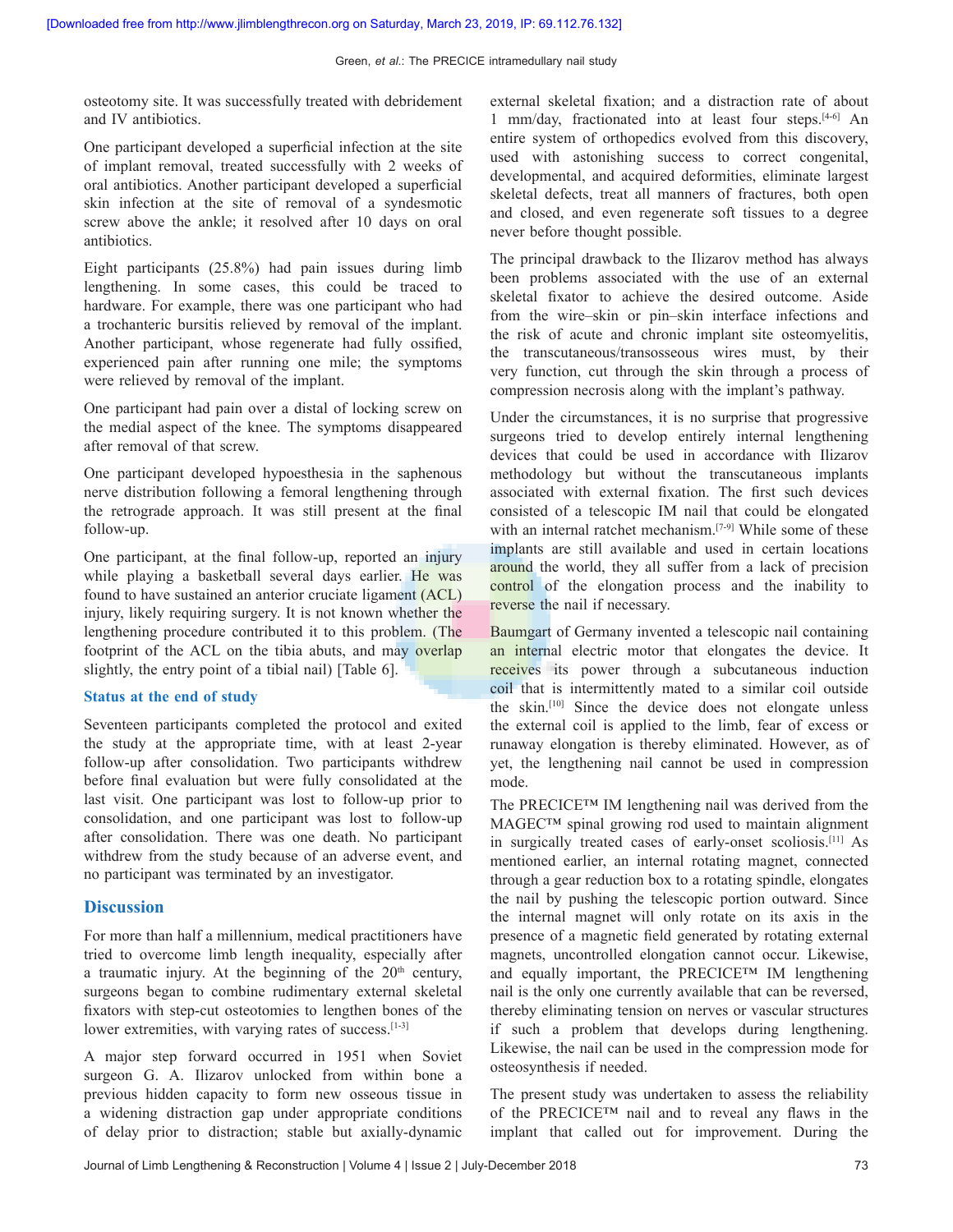course of the study, the manufacturer modified the basic design of the nail. Initially, the outer tube of the implant contained multiple welds, which were deemed a potential source of failure, although none occurred during this study. Subsequently, the outer tube was manufactured from a solid piece of titanium, thereby eliminating the welds.

The targeted lengthening amounts in this study were not large, averaging 3.5 cm, with a range of 1.8–6.0 cm.

It took 48.5 days, on an average, to achieve an average of 3.5 cm of lengthening. Given that distraction did not start until a week after surgery, on average, it took an average of 41.5 days to lengthen a limb on average, 35 mm, a rate of 0.84 mm/day. Full consolidation assessed by observing full corticalization on three sides of the regenerate required an average of 142 days, which averages out to 7.4 mm/month total treatment time.

Since several participants did not return for the final follow‑up assessment after consolidation, first assesses the range of motion at consolidation rather than study exit to determine the average range of motion change. The knee joint in this series lost an average of 6.5° of flexion and 0.3° of extension. With the ankle, the loss was more of plantar flexion (5.4°) than of dorsiflexion (1.4°). The hip joint hardly changed at all. We anticipated that the range of motion would approach the preoperative values if we had been able to follow all participants to study exit, 2 years after consolidation. We noted, however, that the knee range of motion appeared to deteriorate slightly at the final follow-up, an unlikely occurrence since activity typically increases range of motion over time following consolidation. Instead, we concluded that the participants with less than optimal range of motion at consolidation were more likely to return for 24-month postconsolidation assessment, skewing the data.

We found the PRO surveys were not useful in this study. The pre‑ and posttreatment results were so varied as to be meaningless. This observation corresponds to a similar finding reported earlier wherein the results of typical PRO surveys are not helpful in deformity correction and limb-lengthening assessment.<sup>[12]</sup> This is because most participants are functioning quite well with respect to activities of daily living in spite of the limb length discrepancy. In the aforementioned study, we found that a modified version of the Scoliosis Research Society's (SRS) outcome instrument (limb deformity‑SRS), which assesses such things as physical appearance and social embarrassment, proved a far better discriminator of pre‑ and posttreatment considerations than any of the standard PRO instruments.

In a study comparing 20 femoral nailing cases to 13 limb reconstruction system monorail external fixator system, Laubscher *et al*. at Britain's Royal National Orthopaedic Hospital<sup>[13]</sup> found that IM lengthening resulted in earlier weight-bearing, few complications, and greater patient satisfaction than obtain with the external fixation system. Likewise, the group at Baltimore's Sinai Hospital came to the same conclusion when the compared the PRECICE™ nail to a monolateral fixator to treat proximal femoral focal deficiency.<sup>[14]</sup>

The Sinai group also reported on a unique series of participants had previously experienced limb lengthening with an external skeletal fixator but where now having another limb segment lengthened with the PRECICE™ IM nail.[15] Thus, each participant served as his or her own control, when asked which lengthening technique they preferred. As one would expect, the greater patient comfort associated with the elimination of transcutaneous implants greatly enhanced the patient experience with the IM device.

The limb lengthening group from New York's Hospital for Special Surgery wanted to know how precise was the PRECICE™? They therefore compared the read- out values on the ERC to actual measured length of the distraction zone in 24 individuals undergoing either femoral or tibial lengthening with the implant. They found an accuracy of 96% and a precision of 86% comparing the measured elongation at each visit with the elongation recorded on the External Remote Controller.<sup>[16]</sup> Our results demonstrated the same amount of precision (96.67%).

Birkholtz and de Lange from Pretoria, South Africa,<sup>[17]</sup> described their initial experience with the PRECICE™ nail in nine participants, with results similar to ours: a targeted lengthening averaging 4.5 cm was achieved in all participants with an accuracy of 103%. All regenerate zones consolidated. There were two complications: a nail failed to elongate and was replaced with one that functioned properly; and a nail protruded through the cortex of a lengthening femur through a region that had previously been elongated with external fixator techniques (and was thus softer then a normal cortex).The surgeon, as in our case of tardy regenerate ossification, replaced the lengthening nail with a trauma nail, with uneventful consolidation thereafter.

# **Conclusion**

The PRECICE™ IM nail is a well-tolerated, reliable, fully implantable limb lengthening device that will accurately elongate the femur or tibia in a variety of causes of limb length inequality, with a low implant failure rate, and few complications. Persistent pain, when present, often occurred over prominent hardware and responds favorably to removal of the implant when the regenerate new bone in the distraction gap had fully consolidated.

### **Financial support and sponsorship**

The project was sponsored by NuVasive Specialized Orthopedics, Aliso Viejo, CA, USA.